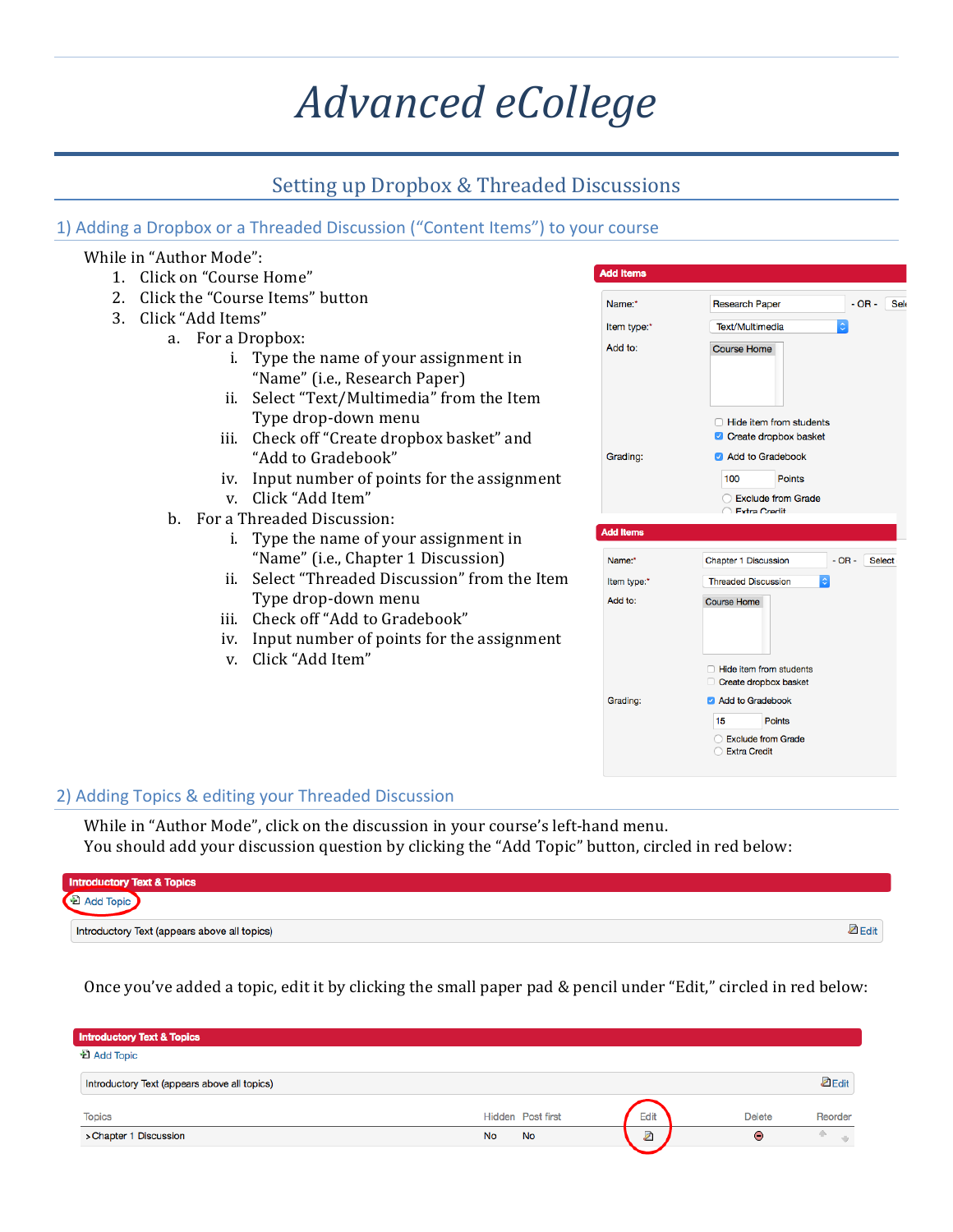**Note:** Setting up your Gradebook is easiest to do *after* you have created all the graded Dropbox items and Threaded Discussions for your course.

# eCollege

#### **Getting Started:**

For step-by-step instructions on how to set up your *gradebook in eCollege, please visit*  http://idt.camden.rutgers.edu/support *and click the* "eCollege" button, then look for the "Gradebook" section.

- eCollege: Create a course shell
- eCollege: Add a syllabus
- eCollege: Adding/moving/deleting Units
- eCollege: Adding materials (Content Items) to Units
- eCollege: Rearrange/rename/delete Content Items

#### **Editing Content Items:**

- eCollege: "Visual editor" overview
- eCollege: Adding links to "Text/Multimedia" pages
- eCollege: Adding images to "Text/Multimedia" pages
- eCollege: Adding YouTube videos to "Text/Multimedia" pages

Gradebook: 4

- · Setting up your eCollege gradebook
- Add custom items to eCollege gradebook

## Posting and responding to discussions

Click the Respond button at the top of the discussion thread to make a new post. Respond <sup>D</sup>Respond buttons also appear underneath each individual student reply so that you can respond individually to student comments.

Click the "Expand" arrow, found next to each student's post, to reveal his or her comments. The Ð option to "Expand all" also exists at the top of the thread if you would to make the text of all responses visible.

## Grading in eCollege: Dropbox, Threaded Discussions & entering grades into Gradebook

## 1) Accessing and grading Dropbox items

### While in "Author" mode:

- 1. Click "dropbox" button in top menu.
- 2. Click the name of the assignment (Dropbox basket) you would like to grade.
- 3. The names of any students who have submitted assignments will appear in a list.
- 4. Click the first student's name; a pop-up window (Grade Detail View) will appear:

| $\bullet\bullet\bullet$<br><b>Grade Detail View</b>                                                                                                                                                                                      |         |                                                                                                                                     |                                |  |
|------------------------------------------------------------------------------------------------------------------------------------------------------------------------------------------------------------------------------------------|---------|-------------------------------------------------------------------------------------------------------------------------------------|--------------------------------|--|
|                                                                                                                                                                                                                                          |         | A https://gradebook.next.ecollege.com/(NEXT(2824eef90b6c43f29df837dbf7269c90))/Main/AuthorMode/GradeDetailProf/GradeDetailViewV2.ed |                                |  |
| Course Home: Research Paper   INBOX                                                                                                                                                                                                      |         |                                                                                                                                     |                                |  |
| <b>1</b> Student<br>DeCarolis, Christie Student                                                                                                                                                                                          | Comment | 旧<br>$\overline{a}$<br>Return to student upon<br>closing                                                                            | Save<br>Cancel<br>Save & Close |  |
| <b>A</b> Grade<br>1. Click on the paper icon to download student submission.<br>2. Enter the letter/numeric grade.<br>/100<br>Letter<br>Numeric<br>w<br>3. Press Comment to enter comments/respond to student questions<br>4. Click Save |         |                                                                                                                                     |                                |  |
| <b>III</b> Add/Remove<br>Attachments:                                                                                                                                                                                                    |         |                                                                                                                                     |                                |  |
| <b>Details</b>                                                                                                                                                                                                                           |         |                                                                                                                                     |                                |  |
| Author                                                                                                                                                                                                                                   |         | Date/Time *                                                                                                                         | <b>Delete</b>                  |  |
| <b>Christie Student DeCarolis</b>                                                                                                                                                                                                        | n       | 1/13/2015 11:31 AM                                                                                                                  | ⊜                              |  |
| Did I organize the cover page properly?                                                                                                                                                                                                  |         |                                                                                                                                     |                                |  |
| * Times are displayed in (GMT-05:00) Eastern Time (US & Canada)                                                                                                                                                                          |         |                                                                                                                                     |                                |  |